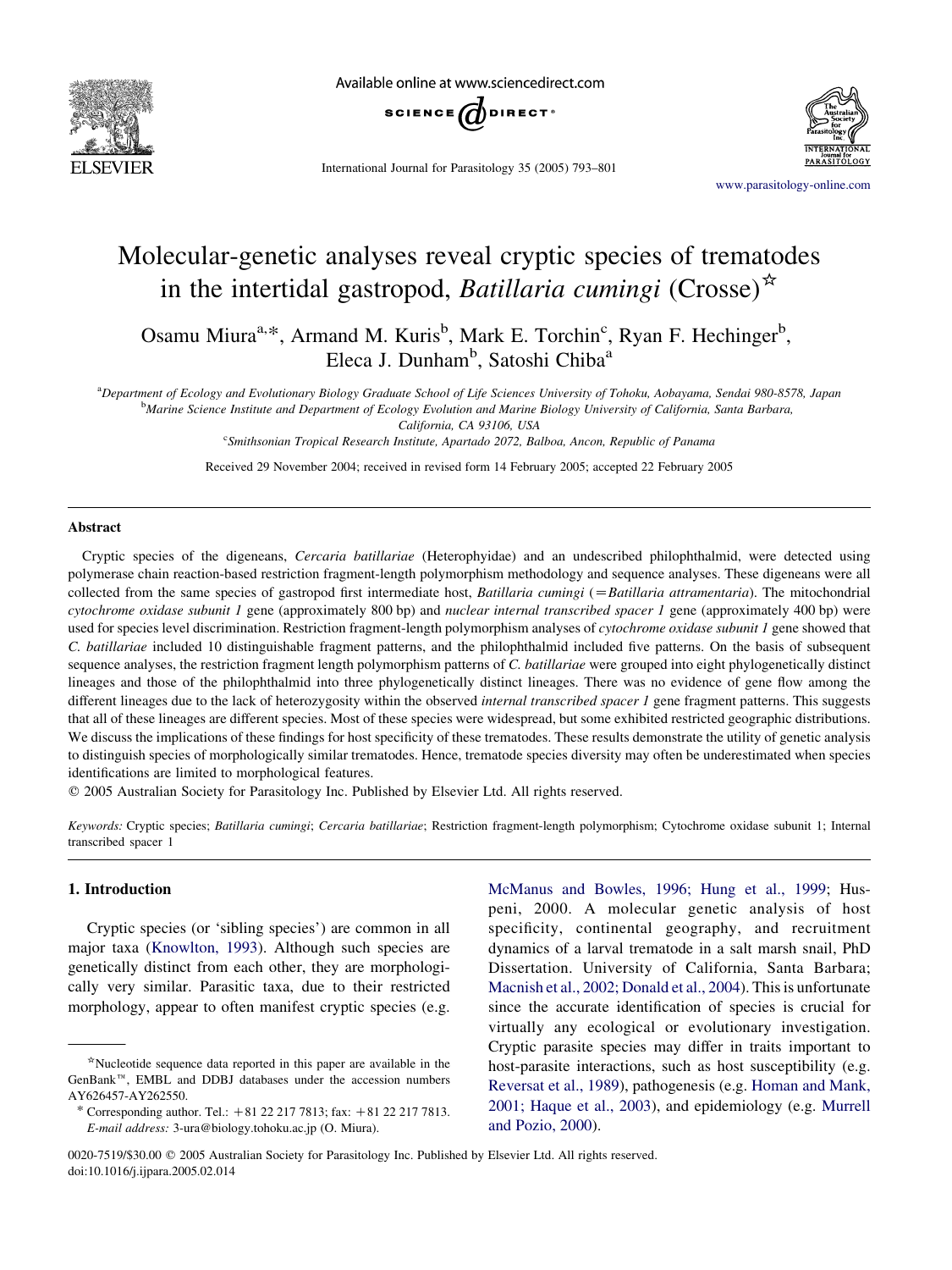<span id="page-1-0"></span>Molecular genetic methods can distinguish otherwise cryptic species [\(Avise, 2004\)](#page-8-0). Molecular methods are often used to identify species of bacteria and protozoans lacking major distinguishing morphologies (e.g. [Perkins, 2000;](#page-8-0) [Jenga et al., 2001\)](#page-8-0). Molecular techniques can also be applied to helminths to enable identification of cryptic species and to reveal their phylogenetic relationships (e.g. [Bowles and](#page-8-0) [McManus, 1993; Bowles et al., 1995; Morgan and Blair,](#page-8-0) [1998; Hung et al., 1999](#page-8-0); Huspeni, 2000. A molecular genetic analysis of host specificity, continental geography, and recruitment dynamics of a larval trematode in a salt marsh snail. Ph.D. Dissertation. University of California, Santa Barbara; [Bell et al., 2001; Macnish et al., 2002; Olson](#page-8-0) [et al., 2003; Donald et al., 2004\)](#page-8-0).

A comprehensive molecular genetic analysis of an assemblage of parasites infecting a single host species over a wide geographic range will help define the role of cryptic species in host-parasite interactions. The rich assemblage of larval trematodes in the Northeast Asian mud snail, Batillaria cumingi ( $=Batillaria$  attramentaria), provides an excellent system to examine parasites within a single host species. This host snail has a broad geographic distribution throughout eastern Asia ([Hasegawa, 2000](#page-8-0)) and is very common on mud flats of Japan [\(Adachi and Wada,](#page-8-0) [1999\)](#page-8-0). Further, B. cumingi has been introduced to the west coast of North America [\(Byers, 1999\)](#page-8-0). This snail is infected by at least nine morphologically recognized species of digenean trematodes ([Ito, 1957; Shimura and Ito, 1980;](#page-8-0) [Rybakov and Lukomskaya, 1988; Harada, 1989; Harada and](#page-8-0) [Suguri, 1989](#page-8-0); Hechinger, unpublished data). All the described species are in taxa that use shorebirds as final hosts and a variety of invertebrates and fishes as second intermediate hosts.

Here, by examining genetic variation in two of trematode morphospecies, we identify a previously unrecognized substantial diversity of cryptic species of trematodes infecting a single host snail species. We also examine the phylogenetic relationships between the cryptic species groups and report on their geographic distributions in Japan. One of the species we studied is the larval heterophyid, Cercaria batillariae [Shimura and Ito, 1980](#page-8-0). Members of the Heterophyidae use fishes as second intermediate hosts ([Yamaguti, 1975; Schell, 1985\)](#page-8-0). The other species is an unnamed philophthalmid. Species of the Philophthalmidae (such as Cloacitrema spp. and Parorchis spp.) typically encyst on hard substrates. For both species that we studied, the life cycle is completed via trophic transmission of second intermediate hosts by bird final hosts.

## 2. Materials and methods

### 2.1. Study sites and sample collection

Samples of *B. cumingi* were collected from 15 muddy shore and estuary sites in Japan (Fig. 1 and Table 1) on



Fig. 1. Map of Japan Islands with sample localities. Details of each locality are shown in Table 1.

daytime low tides between September and November 2003. Snails were identified following [Adachi and Wada \(1998\)](#page-8-0). Snails were dissected under a stereo-microscope and trematode species were identified based on previous work on cercariae from B. cumingi ([Ito, 1957; Shimura and Ito,](#page-8-0) [1980; Harada, 1989; Harada and Suguri, 1989;](#page-8-0) Hechinger, unpublished data). The parasites were fixed with 70% ethanol and stored at  $-20$  °C for molecular analysis. DNA of the two most prevalent species, C. batillariae

#### Table 1

Collection localities and numbers of individual parasites used in restriction fragment-length polymorphism and sequence analyses of the cytochrome oxidase subunit 1 and internal transcribed spacer 1 genes. Numbers to the left of the slash are individuals of Cercaria batillariae and the numbers to the right are individuals of the philophthalmid

| Site | Name             | RFLP<br>(CO1) | RFLP<br>(TTSI) | Sequence<br>analysis (CO1<br>and <i>ITSI</i> ) |
|------|------------------|---------------|----------------|------------------------------------------------|
| 1    | Toga Bay         | 17/0          |                | 4/0                                            |
| 2    | Yamada Bay       | 12/1          | 12/1           | 10/1                                           |
| 3    | Nagazura Bay     | 10/0          |                | 5/0                                            |
| 4    | Mangoku Bay      | 39/0          | 39/0           | 5/0                                            |
| 5    | Matsushima Bay   | 28/0          |                | 4/0                                            |
| 6    | Torinoumi        | 37/0          | 37/0           | 6/0                                            |
| 7    | Matsukawa Bay    | 36/0          | 36/0           | 8/0                                            |
| 8    | Obitsu River     | 18/6          |                | 5/2                                            |
| 9    | Shiogawa         | 0/5           |                | 0/2                                            |
| 10   | Kumode River     | 44/1          | 44/1           | 11/1                                           |
| 11   | Tanabe Bay       | 36/0          |                | 3/0                                            |
| 12   | <b>Ibo River</b> | 8/34          | 8/34           | 2/5                                            |
| 13   | Kasuga River     | 5/22          | 5/22           | 5/6                                            |
| 14   | Hiroshima Bay    | 61/23         | 61/23          | 14/4                                           |
| 15   | Ariakekai        | 3/2           |                | 2/2                                            |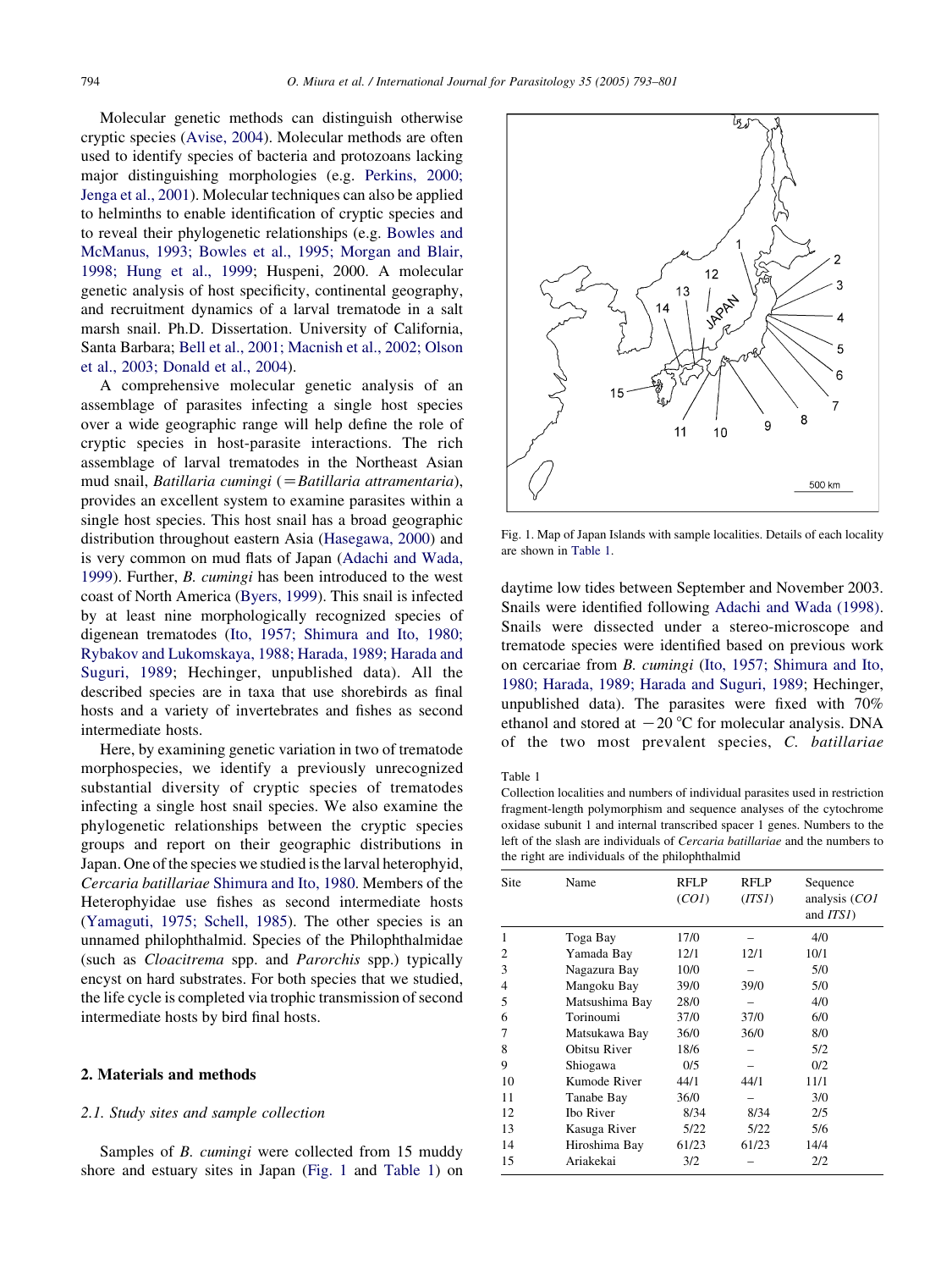(Heterophyidae) and the undescribed philophthalmid, was isolated using a modification of the procedure described in [Doyle and Doyle \(1987\)](#page-8-0). We recognized the philophthalmid as a morphospecies using characters of the rediae and cercariae (such as the presence of profuse dark cystogenous glands). The larval trematodes from a single snail are assumed to be the genetically identical products resulting from the asexual reproduction of an individual trematode. A few rediae were separated from host snail tissue and homogenized in a solution of 300 ml of  $2 \times$ hexadecyltrimethylammonium bromide buffer and 10 mg/ml proteinase K, incubated at  $60^{\circ}$ C for approximately 1 h, extracted once with phenol/chloroform (v:v, 1:1) and precipitated with 2 volumes of ethanol. The DNA pellets were briefly washed in 75% ethanol, air-dried for approximately 30 min, and dissolved in 50 ml of  $H_2O$ .

# 2.2. DNA PCR-RFLP analysis

To discriminate genotypes, we performed RFLP analyses of the mitochondrial DNA cytochrome oxidase subunit 1  $(CO1)$  gene ( $\sim$ 800 bp) of 447 larval trematode individuals taken from separate snails from 15 sites. To estimate levels of gene flow among individuals with different genotypes, we performed restriction fragment length polymorphism (RFLP) analyses of the nuclear DNA internal transcribed spacer 1 (ITS1) gene ( $\sim$ 400 bp) of 323 larval trematode individuals from eight sites ([Table 1](#page-1-0)).

Published sequences from a range of digenean organisms Paragonimus westermani (GenBank accession no. AF219379), Fasciola hepatica (GenBank accession no. AF216697) and Schistosoma japonicum (GenBank accession no. AF215860) were used to develop trematodespecific primers for PCR amplification of *CO1*. Comparative analysis of these published sequences revealed identification of highly conserved t-RNA regions adjacent to the CO1 region for the reverse primer, CO1-R trema (5'-CAACAAATCATGATGCAAAAGG-3'). As a forward primer for CO1, we used JB3 (5'-TTTTTTGGGCATCCT-GAGGTTTAT-3<sup>'</sup>) of [Bowles and McManus \(1993\)](#page-8-0), described previously for the studies of other parasite species. To amplify the *ITS1* gene, we used two other primers described in [Bowles and McManus \(1993\)](#page-8-0), BD1 (5'-GTCGTAACAAGGTTCCGTA-3') and 4S (5'-TCTA-GATGCGTTCGAAGTGTCGATG-3').

All PCR reactions were run in a  $20 \mu l$  reaction mixture containing  $\langle 200 \text{ ng of template DNA}, 1 \text{ µl of each } 2 \text{ µM}$ primer, 1.6 µl of each 2.5 mM dNTP, 1 unit of Taq DNA polymerase (Takara rTaq<sup>™</sup>, Takara Biomedicals, Japan),  $2 \mu l$  of pH 8.3 buffer (100 mM Tris–HCl, 500 mM KCl, 15 mM  $MgCl<sub>2</sub>$ ), and 14–15 µl of water. PCR reactions ran for 35 cycles under the following conditions: denaturing at 94 °C for 30 s, annealing at 45 °C for 30 s, and extension at 72 °C for 60 s. The 35 cycles were preceded by an initial denaturing at  $94^{\circ}$ C for 1 min, and followed by a final extension of  $72^{\circ}$ C for 7 min.

Five micro litre of the unpurified PCR products were digested for 10 h by the four-base cutting restriction enzyme, endonuclease *Mse* 1 (New England Biolabs). The restricted fragments were separated using electrophoresis in 4% Tris-acetate EDTA (TAE) agarose gels at 50 V for 4 h. Bands were visualized by staining with ethidium bromide. Genotypes were identified based on the fragment patterns and scored individually for each DNA region.

# 2.3. DNA sequencing and estimation of phylogenetic relationships

An individual possessing a particular CO1 RFLP pattern was selected from each sample and its CO1 gene was sequenced. The *ITS1* gene was also sequenced for the individual possessing a particular CO1 RFLP pattern. A total of 107 individuals were used for the sequence analysis ([Table 1](#page-1-0)). The PCR products of the samples were purified and sequenced using an automated sequencer (HITACHI SQ5500). Sequences were aligned using CLUSTALX ([Thompson et al., 1997\)](#page-8-0) using default parameters and we manually corrected, by eye, poorly aligned regions. All insertions and deletions (indels) were removed from the alignment before phylogenetic analysis. Phylogenetic trees were constructed for both the *CO1* and *ITS1* genes, using the software package of PAUP\* (Swofford, 2001. PAUP\*: Phylogenetic Analysis Using Parsimony (and other methods), Version 4.0b10. Sinauer, Sunderland, MA). We generated trees using neighbor-joining (NJ), maximum parsimony (MP), and maximum likelihood (ML) algorithms. We based the NJ analyses on Kimura's twoparameter distances because more complicated models may sometimes yield inconsistent results in NJ analyses when a large number of sequences (operational taxonomic units) are compared [\(Li, 1997; Nei and Kumar, 2000\)](#page-8-0). Maximum parsimony analysis was conducted using heuristic searches. For both NJ and MP trees, support values for internal nodes were generated by bootstrap resampling with 1000 replicates. Groups of haplotypes were identified on the basis of phylogenetic relationships between the haplotypes. An ML analysis was also performed to more thoroughly investigate the relationships among the groups by taking a subset of sequences from each terminal clade. The best models for ML analysis  $(HKY+I+G$  for CO1 and  $HKY + G$  for ITS1 sequence) were selected by the MODELTEST program [\(Posada and Crandall, 1998\)](#page-8-0). The parameters for the model were also selected by Modeltest. One hundred replications for the likelihood bootstrap were calculated with a heuristic search. Paragonimus westermani was chosen as the outgroup (sequence data from GenBank accession no. AF219379 for CO1, and GenBank accession no. AF040934 for ITS1) based on a higher level phylogenetic study of the Digenea ([Olson et al., 2003](#page-8-0)).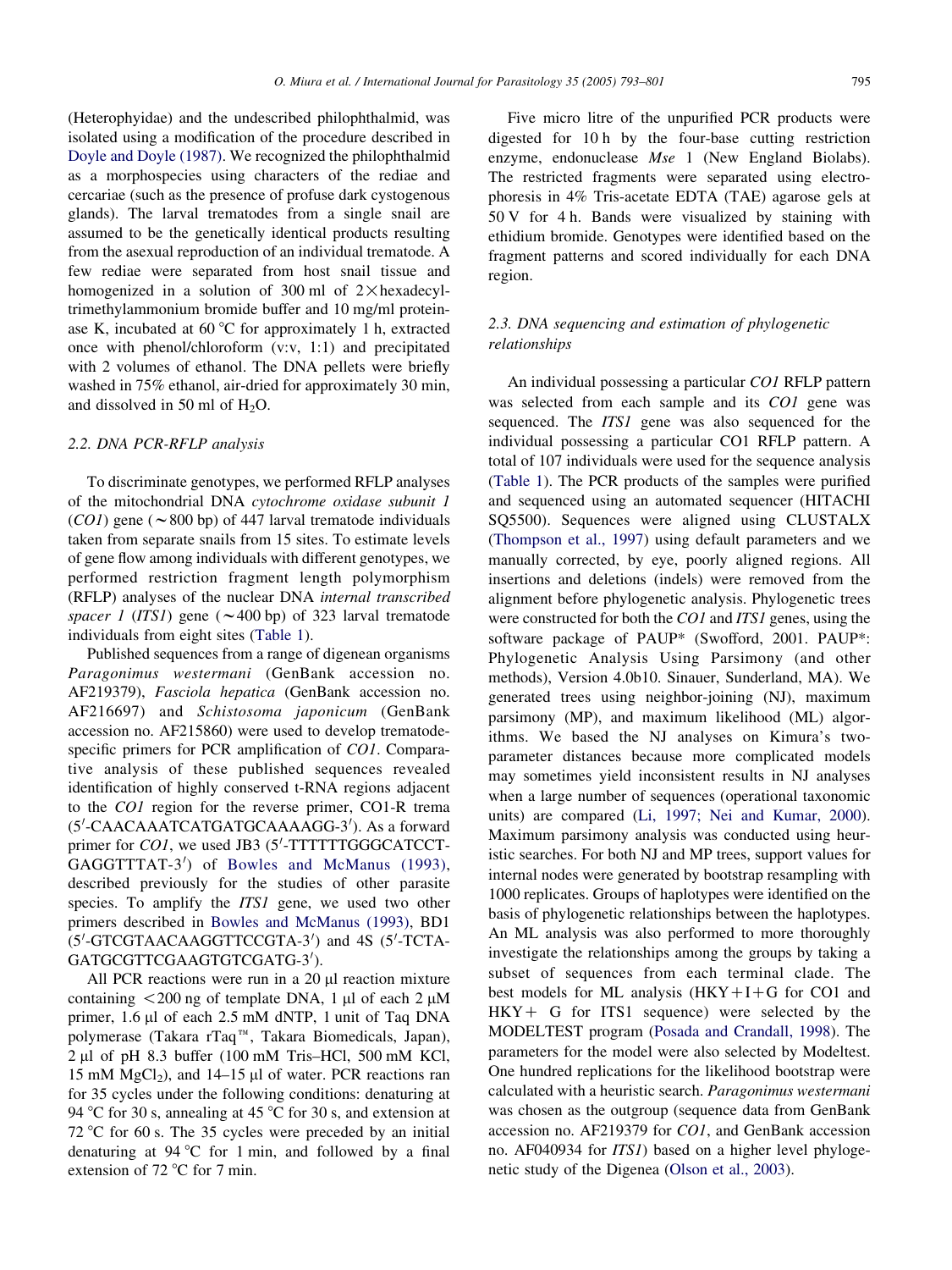## <span id="page-3-0"></span>2.4. Estimation of species richness

We sought to determine whether many additional cryptic species might exist undiscovered by our study. We used two methods to do this for C. batillariae and the philophthalmid. First, we inspected the shapes of both sampling-site-based and individual-based randomized species accumulation curves ([Gotelli and Colwell, 2001](#page-8-0)). These curves indicate the average rate of discovery of new cryptic species for varying sample effort (numbers of sites or individuals sampled). If such a curve levels-out, it suggests that few more species will be discovered by additional sampling. For these curves, there is no dependency on sample order, because sample order is randomly chosen each iteration. To generate sampling-site-based species accumulation curves, we plotted the average number of cryptic species observed for varying numbers of sites randomly sampled from each species dataset (1000 iterations, sampling without replacement). We generated individual-based species accumulation curves similarly, but randomly sampled individual parasites from each species dataset. Randomized sampling-site-based curves would tend to have greater variance than individualbased curves, since sampling effort (the number of individuals sampled) varied among sites. The second way we assessed the existence of potentially undiscovered cryptic species was to compare our observed total cryptic species richness to extrapolated estimates of total species richness. We used a non-iterative bootstrap species richness estimator ([Smith and Van Belle, 1984](#page-8-0)) to extrapolate total species richness on both site-based and individual-based data. Species richness estimates and curves were computed using the computer program, ESTIMATES (Colwell, 2000. Estimates: Statistical Estimation of Species Richness and Shared Species from Samples. Version 6.0b1. User's Guide and application published at: [http://purl.oclc.org/estimates\)](http://purl.oclc.org/estimates).

# 3. Results

Of the eight trematode species reported from B. cumingi in Japan ([Shimura and Ito, 1980; Harada, 1989; Harada and](#page-8-0) [Suguri, 1989;](#page-8-0) Hechinger, unpublished data), we found C. batillariae (72.4% of the observed trematodes) and the philophthalmid (18.2%) to be the most prevalent. Mixed infections were rarely observed (0.4% of all infections). Other species contributed a small proportion of total trematodes recovered (Fig. 2).

The RFLP patterns of the CO1 gene of C. batillariae were discriminated into 10 types (HA to HJ) and those of the philophthalmid were discriminated into five types (PA to PE) (Table 2). The categorization of individuals based on RFLP patterns was mostly consistent using either CO1 genes or the ITS1 genes (Table 2). The only discrepancies are readily explained by lower rates of evolution of ITS1 gene compared to CO1 ([Morgan and Blair, 1998; Bell et al., 2001\)](#page-8-0) and by using the nucleotide sequence derived phylogenies for



Fig. 2. Distributions of the morphologically recognized trematode species found in Batillaria cumingi.

interpretation (see below). There was no evidence of gene flow among the different RFLP types due to the observed absence of heterozygosity at the *ITS1* region.

Sequence analysis of the *CO1* gene revealed three to 12 haplotypes for each RFLP type of C. batillariae and one to five haplotypes for each RFLP type of the philophthalmid. In total, 70 CO1 haplotypes were found in C. batillariae, and 13 in the philophthalmid (GenBank accession numbers AY626457-AY626539). The inferred

Table 2

Relationships between the restriction fragment length polymorphism types found in cytochrome oxidase subunit 1 (HA–HJ for Cercaria batillariae and PA–PE for the philophthalmid) and internal transcribed spacer 1 genes (H1–H5 for C. batillariae and P1, P2 for the philophthalmid)

| <b>RFLP</b> types<br>(CO1) | <b>RFLP</b> types<br>(TTSI) | Lineages        |
|----------------------------|-----------------------------|-----------------|
| HA                         | H1                          | HL1             |
| HB                         | H <sub>2</sub>              | HL <sub>6</sub> |
| HC.                        | H <sub>2</sub>              | HL <sub>6</sub> |
| <b>HD</b>                  | H <sub>3</sub>              | HL <sub>5</sub> |
| HE                         | H <sub>3</sub>              | HL <sub>5</sub> |
| HF                         | H <sub>4</sub>              | HL3             |
| HG                         | H <sub>5</sub>              | HL2             |
| HH                         | H <sub>3</sub>              | HL7             |
| HІ                         | H <sub>3</sub>              | HL <sub>4</sub> |
| HJ                         | H <sub>3</sub>              | HL8             |
| PA                         | P <sub>1</sub>              | PL1             |
| PB                         | P1                          | PL1             |
| PC                         | P1                          | PL1             |
| <b>PD</b>                  | P <sub>2</sub>              | PL <sub>2</sub> |
| PЕ                         | P1                          | PL <sub>3</sub> |
|                            |                             |                 |

The lineages that involve each restriction fragment length polymorphism type were also shown (HL1–HL8 for C. batillariae and PL1–PL3 for the philophthalmid).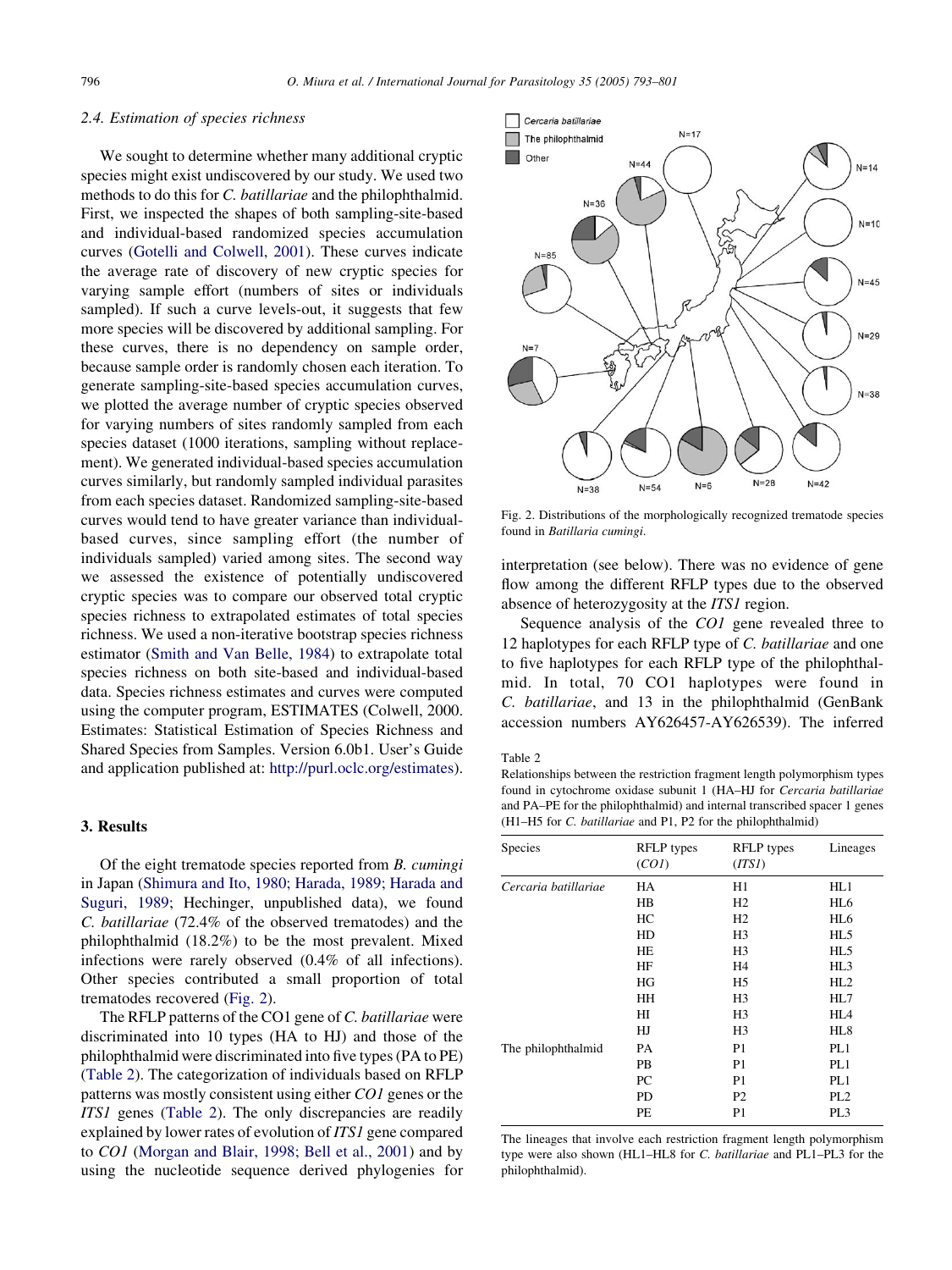<span id="page-4-0"></span>

 $-$  0.005 substitutions/site

Fig. 3. Neighbor-joining tree based on mitochondrial cytochrome oxidase subunit 1 sequences (792 bp). Trees generated using maximum parsimony and maximum likelihood had the same topology. Numbers above nodes are the bootstrap support for that clade from the different analyses in order (values  $< 50\%$ not shown): NJ/MP/ML. HL1–HL8 indicate lineages of Cercaria batillariae, and PL1–PL3 indicate lineages of the philophthalmid. The numbers in parentheses indicate the population locality [\(Fig. 1](#page-1-0) and [Table 1](#page-1-0)) where each haplotype was found.

phylogenetic relationships among the CO1 haplotypes are shown in Fig. 3. The CO1 haplotype phylogenies estimated by the ML algorithm and MP algorithm were consistent with phylogeny generated by the NJ algorithm. In total, eight monophyletic CO1 lineages (HL1–HL8, see Fig. 3) were identified for C. batillariae and three monophyletic lineages (PL1–PL3, see Fig. 3) were identified for the philophthalmid. Relationships of these 11 monophyletic clades were supported by high bootstrap values (100%).

Individuals with the same CO1 RFLP type possessed very similar CO1 sequences (sequence divergences were from 0% to 2.0%) and always belonged to the same CO1 haplotype clade. Sometimes, a monophyletic CO1 lineage was characterized by a single *CO1* RFLP type. Other times, a monophyletic CO1 lineage was characterized by several CO1 RFLP types. The different CO1 RFLP types, HB/HC and HD/HE of C. batillariae were closely related phylogenetically, and PA, PC and PB of the philophthalmid were also closely related (Fig. 3). As mentioned above, the few discrepancies between categorizing individuals based on CO1 or ITS1 RFLP types are explainable when mapped onto this sequence-based phylogeny. For instance, for C. batillariae, ITS1 RFLP type H3 is apparently a plesiomorphic (ancestral) trait observed in lineages HL4, HL5, HL7 and HL8 ([Table 2](#page-3-0) and Fig. 3).

High levels of sequence divergence were found among the different lineages. Sequence divergences among the CO1 lineages ranged from 9.2 to 28.1% for C. batillariae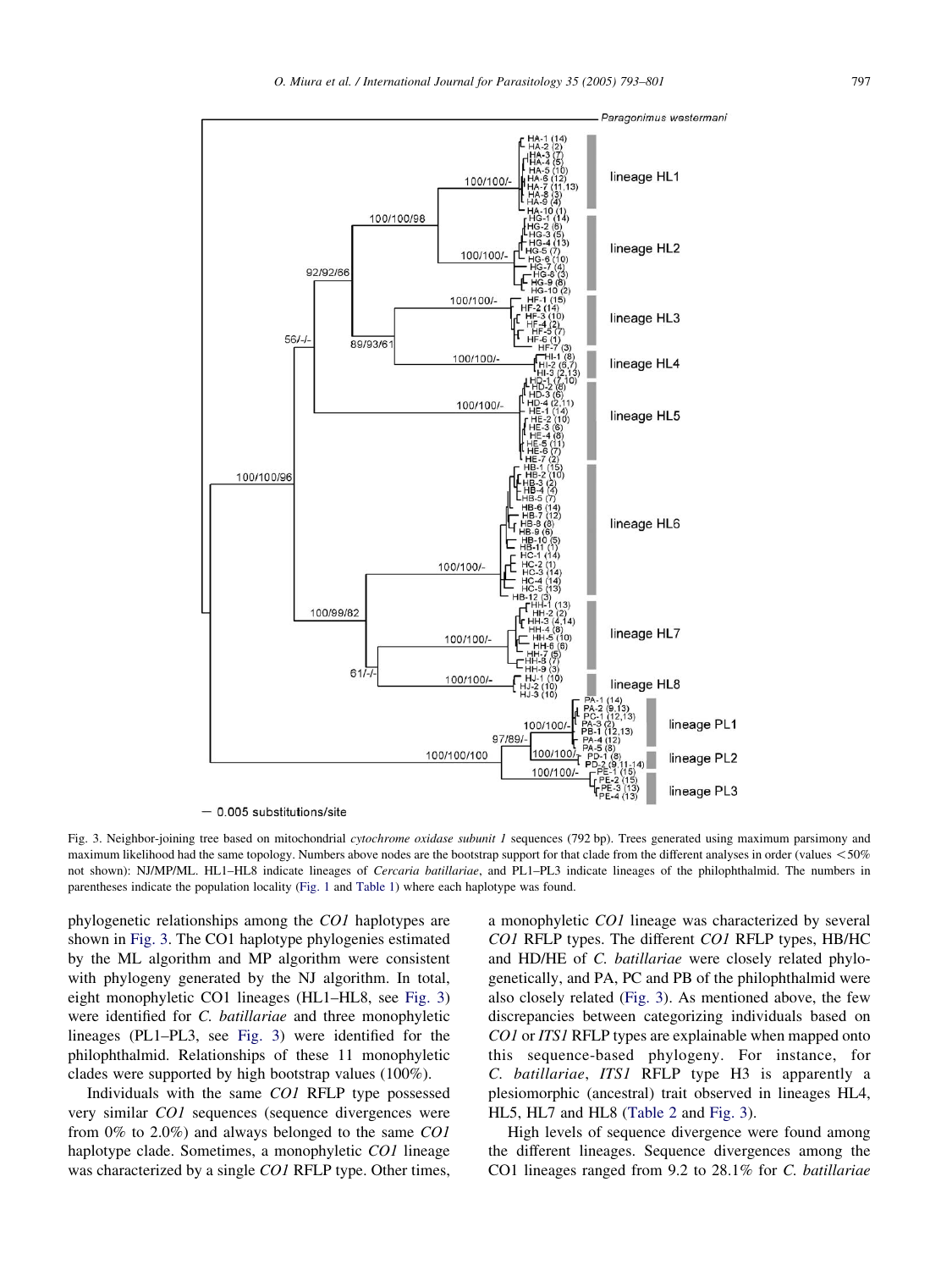

Fig. 4. Neighbor-joining tree of the 11 lineages based on nuclear internal transcribed spacer 1 sequences (436 bp). Trees generated using maximum parsimony and maximum likelihood had the same topology. Each lineage was identified in the CO1 tree (see [Fig. 3](#page-4-0)). Numbers above nodes are the bootstrap support for that clade from the different analyses (NJ/MP/ML, values  $< 50\%$  not shown).

and 5.0 to 10.3% for the philophthalmid. As is the case with other studies ([Morgan and Blair, 1998; Bell et al., 2001\)](#page-8-0), sequence divergences of *ITS1* among the lineages were much lower than that of CO1 (1.2–11.5% for C. batillariae and 0.6–1.4% for the philophthalmid). The phylogenetic relationships among these lineages were mostly consistent between the CO1 and ITS1 genes ([Figs. 3 and 4\)](#page-4-0) (GenBank accession numbers AY626540-AY626550). The only observed difference between the mitochondrial and nuclear gene phylogenies is the minor change in the sister-group relationship of the HL7 lineage, which has low bootstrap support in each phylogeny [\(Figs. 3 and 4](#page-4-0)).

The lineages of C. batillariae and the philophthalmid varied in geographic distribution (Fig. 5). The lineages HL1 and HL6 were found at most of the sampling sites. Other lineages were rare or absent in many samples. The lineage HL5 was recovered from populations in the middle to northern Pacific coast of Japan (Torinoumi, Obitsu River, Kumode River, Tanabe Bay). The distributions of the lineages HL8 and PL3 were very restricted; HL8 was found only in the Kumode River, and PL3 only in the Kasuga River and at Ariakekai. No clear geographic pattern was detected for the phylogenies of the lineages (Fig. 5).

The randomized site-based and individual-based species accumulation curves ([Fig. 6\)](#page-6-0) suggest that our sampling effort was sufficient to detect all cryptic species present. For



Fig. 5. Distribution of the genetically distinct lineages of Cercaria batillariae (A) and the philophthalmid (B).

each morphospecies, the position of our sampling effort approaches the asymptote, and is well past the steeply rising portion of the curves for both site-based curves (14 sites for C. batillariae and eight sites for the philophthalmid) and individual-based curves (354 individuals C. batillariae and 94 individuals for the philophthalmid) ([Fig. 6](#page-6-0)A and B). Further, the species accumulation curves have converged with the bootstrap species richness estimates. The bootstrap estimator computed total species richness as 8.35 (sitebased data) and 8.01 (individual-based data) for C. batillariae, and 3.1 (site-based data) and 3.02 (individual-based data) for the philophthalmid.

# 4. Discussion

We detected eight genetically distinct lineages in C. batillariae and three for the philophthalmid morphospecies. There was no evidence of gene flow among these lineages, even when different lineages occurred in the same locality. Heterozygosity was absent among the most closely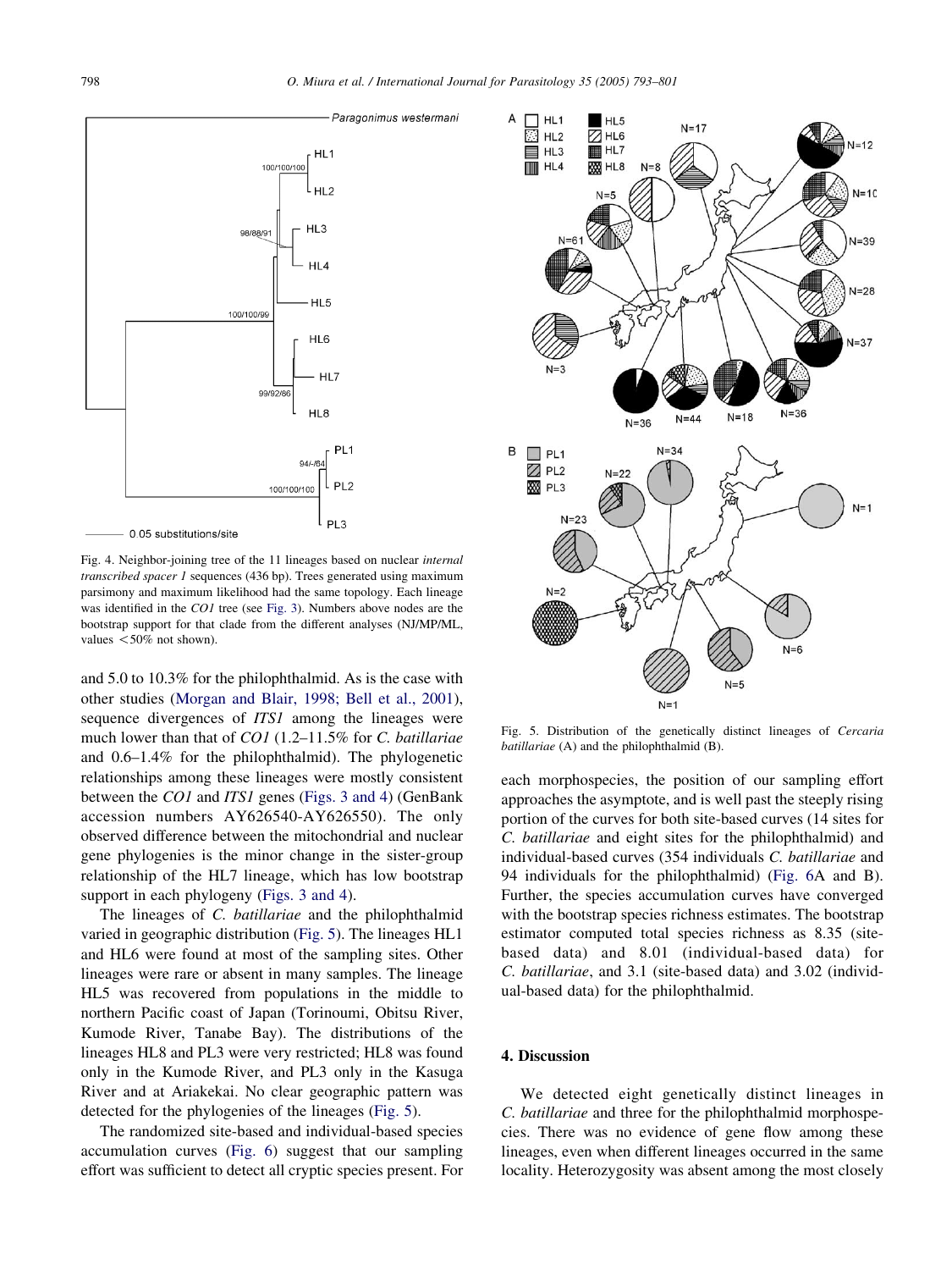<span id="page-6-0"></span>

Fig. 6. Species accumulation curves of cryptic species of Cercaria batillariae and the philophthalmid. Curves were generated by randomly sampling 1000 times, from our datasets, varying amounts of sites (A), or individual parasites (B). The error bars represent  $\pm 1$  S.D.

related lineages, even when found at the same sample sites (HL1 and HL2 in C. batillariae, and PL1 and PL2 in the philophthalmid). Further, the level of the sequence divergences of the CO1 gene among these lineages within each morphospecies  $(9.2–28.1\%$  for C. batillariae, and  $5.0–10.3\%$ for the philophthalmid) is similar to that observed in congeneric interspecific sequence divergences of the CO1 gene (6–24%) ([Bowles et al., 1995; Morgan and Blair, 1998;](#page-8-0) [Bell et al., 2001](#page-8-0)). These independent lines of evidence strongly suggest that all of the 11 lineages represent different species. Hence, C. batillariae includes at least eight species and the philophthalmid includes at least three species.

These results expand previous work indicating that cryptic species are common among marine invertebrates (reviewed by [Knowlton, 1993\)](#page-8-0). For example, genetic studies of trematode cryptic species infecting the California mud snail, Cerithidea californica, demonstrated that cercariae with subtle or no apparent morphological differences can be readily genetically distinguished (Huspeni, 2000. A molecular genetic analysis of host specificity, continental geography, and recruitment dynamics of a larval trematode in a salt marsh snail. PhD

Dissertation. University of California, Santa Barbara). Also, [Donald et al. \(2004\)](#page-8-0) discovered three or four cryptic species within a single morphospecies in a recent molecular analysis of larval trematodes in New Zealand and Australia.

The discovery of eight cryptic species of C. batillariae within Japan is remarkable in that, to our knowledge, it is the highest number of cryptic species ever detected for a trematode species. Further, since the host snail, B. cumingi, has a geographic range extending beyond Japan, perhaps other cryptic species occur elsewhere. However, it seems improbable that additional cryptic species escaped our detection within the region we sampled, since our analysis of detected species richness as a function of sampling effort suggests that our effort was sufficient to detect most, if not all, of the cryptic species. For C. batillariae and the philophthalmid, not only did the species accumulation curves approach the asymptotes (Fig. 6), but they also converged with the bootstrap estimation of richness values. For the philophthalmid this conclusion must be slightly tempered due to the few individuals encountered at several locations.

Although our study was not designed to investigate how variation in life history affects genetic structure, we speculate on the biological basis for differences in the number of cryptic species within C. batillariae and the philophthalmid morphospecies. Fig. 6B shows that for any given number of individual parasites sampled, C. batillariae had greater cryptic species richness than did the philophthalmid. A priori, less genetic differentiation was predicted for the philophthalmid than for C. batillariae. Firstly, these two trematode species differ in second intermediate host use. Philophthalmids encyst on the surfaces of hard substrates (e.g. crab exoskeletons, bivalve shells, or plants) ([Yamaguti, 1975; Schell, 1985](#page-8-0)). These 'ectometacercariae' will even readily encyst on artificial substrates, including the Syracuse watch glasses in which we dissected the snails. In contrast, as for most heterophyids, C. batillariae is more host-specific and encysts only in tissues of teleost fishes. To the extent that greater host specificity drives greater levels of speciation ([Brooks and](#page-8-0) [McLennan, 1993](#page-8-0)), we would expect the C. batillariae complex to have a greater speciation rate than would a philophthalmid. Secondly, these two trematode species likely differ in adult longevity. Adult stages of some types of trematodes, such as heterophyids, are generally short-lived (often less than 2 weeks), while adults of other types of trematodes, such as philophthalmids, may live more than 1 year ([Ginetsinskaya, 1968](#page-8-0)). Since final host wetland birds will cover more distance over time, greater adult trematode longevity likely homogenizes genetic variation among local parasite populations. This is because these parasites have a greater dispersal distance, and a high dispersal rate will generally enhance gene flow (reviewed by [Bohonak, 1999\)](#page-8-0). Thus, we would expect less allopatric speciation to occur in the philophthalmid than in the heterophyid.

[Kojima et al. \(2004\)](#page-8-0) found that B. cumingi comprised two distinctive genetic groups (with a 1.3% CO1 sequence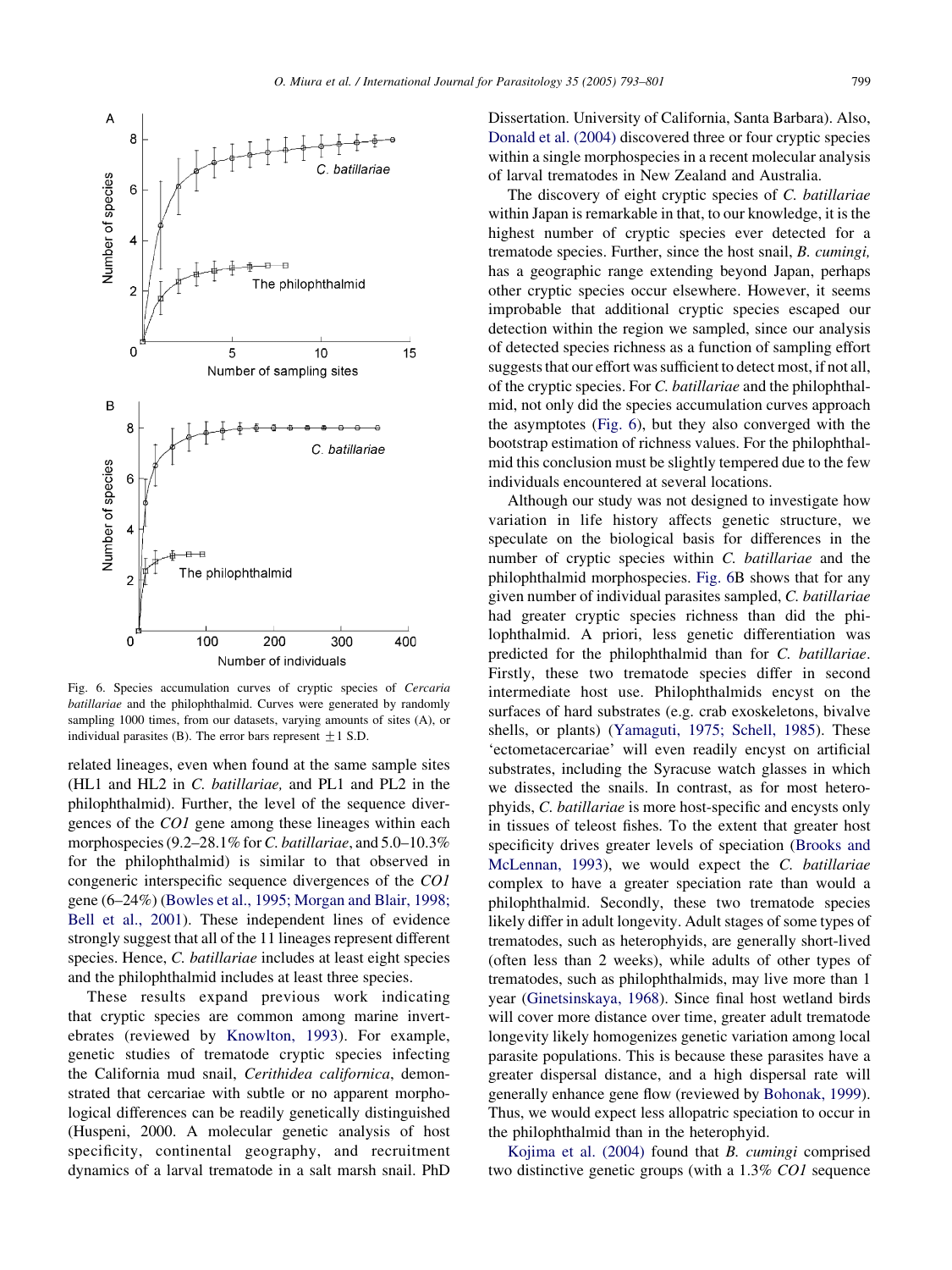divergence). These were largely allopatric, one primarily being present on the Sea of Japan coast, and the other on the Pacific coast. The Sea of Japan is the semi-enclosed sea, which is connected with the neighboring Pacific Ocean by relatively shallow and narrow straits and may have been completely isolated during glacial periods. Thus, vicariance biogeography likely explains the genetic structure of B. cumingi, as we would expect, considering its low dispersal ability (it has direct-developing larvae ([Adachi](#page-8-0) [and Wada, 1999](#page-8-0))). Regarding the trematode, C. batillariae, we have one sample from the Sea of Japan and it included three of the eight cryptic species [\(Fig. 2](#page-3-0)). Each of these cryptic species was also present in snails belonging to the Pacific coast B. cumingi clade ([Fig. 2\)](#page-3-0). Thus, our preliminary evidence suggests that neither cryptic snail host lineages, nor geologic history, were significant barriers to at least some of the trematode lineages. This is consistent with the findings of Huspeni (Huspeni, 2000. A molecular genetic analysis of host specificity, continental geography, and recruitment dynamics of a larval trematode in a salt marsh snail, PhD Dissertation. University of California, Santa Barbara.). He investigated two cryptic species of trematodes parasitizing three species of Cerithidea snails over a geographic range extending along 1000 s of km of coastline and in two ocean basins. Both trematode lineages used all three host species. He attributed the wide range of the lineages to be due to the migratory behavior of some of the bird final hosts.

We also would expect that geologic history would impart less genetic structure to the trematodes we studied than to their snail host because the trematodes disperse widely in bird final hosts. However, to robustly evaluate this, more samples are needed to map parasite lineages onto host lineages, and to more precisely record the geographic distribution of the various cryptic species. Also, we emphasize that our data is spread over 11 different species. We plan to sample these species more extensively to better assess gene flow among populations within these species.

In other systems where exploration of a morphospecies has revealed unexpected cryptic diversity, the genetic species have been shown to have different host use patterns, each being more host specific than previously considered for the morphospecies (e.g., [Reversat et al., 1989; Jousson et al.,](#page-8-0) [2000\)](#page-8-0). Morphologically-identified C. batillariae has been found in at least 10 fish second intermediate host species of two families in Japan, and were recovered from a variety of tissues in these fishes (Hechinger and Kuris, unpublished data). This apparent broad host specificity may be due to not recognizing cryptic species and may be resolved when the cryptic species can be identified in the second intermediate host fishes. Differential parasitism of certain fishes by the eight genetically distinctive species of C. batillariae could also include more site specificity than previously detected. Finally, we have noticed some morphological variation among the metacercariae and cercariae of C. batillariae (Hechinger, unpublished data). We predict that some of this

morphological variation will correspond to the genetically identified cryptic species.

Cercaria batillariae was introduced to the West Coast of North America along with the invasion by its first intermediate host snail, B. cumingi ([Torchin et al., in](#page-8-0) [press](#page-8-0)). Batillaria cumingi was accidentally introduced to North America in the early 1900's along with Japanese seed oysters [\(Bonnot, 1935](#page-8-0)). Most of these oysters were imported from Miyagi Prefecture in northern Japan ([Anderson et al.,](#page-8-0) [2004\)](#page-8-0), where C. batillariae is very prevalent (sometimes  $> 90\%$ , [Fig. 2\)](#page-3-0), and at some sites the only species infecting B. cumingi (this report; Kuris et al., unpublished data). It is not surprising that the most common trematode species (of the eight morphologically recognized species) would be the one to be introduced to North America [\(Torchin et al., 2003](#page-8-0), in press). However, given the 'filters' parasites encounter during the introduction of their host ([Torchin et al., 2002,](#page-8-0) [2003\)](#page-8-0) it is unlikely that all of the eight cryptic species of C. batillariae are established in North America. We predict that the introduced C. batillariae in North America is a subset of the cryptic species found at our northern collection sites in Japan. Future genetic analysis will enable a precise determination of which cryptic species of C. batillariae invaded North America and perhaps resolve its origin within the native range in Japan.

We did not detect any mixed infections of C. batillariae lineages in individual snails (even at sites where prevalence was high ( $>90\%$  ([Fig. 2\)](#page-3-0)). Trematodes, including heterophyids, generally engage in interference competition, via intraguild predation, that leads to competitive exclusion of subordinate competitors ([Kuris and Lafferty, 1994](#page-8-0)). Therefore, we suspect that competition among these eight lineages is severe, and likely significantly impacts the abundance and distribution of some of these lineages.

In conclusion, molecular genetic methods enabled detection of a previously unappreciated diversity of trematodes in B. cumingi. Restriction fragment-length polymorphism and nucleotide sequence analyses of the CO1 and ITS1 genes distinguished eight cryptic species of C. batillariae and three cryptic species of an undescribed philophthalmid morphospecies. Recognition of this morphologically difficult to detect, but phylogenetically significant, diversity is crucial to understanding parasite systematics, the evolution of host-parasite interactions, host specificity, site specificity, competitive interactions and the invasion biology of these trematodes.

# Acknowledgements

We thank Minoru Miura and Mamoru Fujikawa for their assistance on the sampling of B. cumingi. We also thank two anonymous reviewers and Alice Nguyen for providing useful comments on the manuscript. This study was supported by grants from Japan Society for the Promotion of Science and a grant from the US National Science